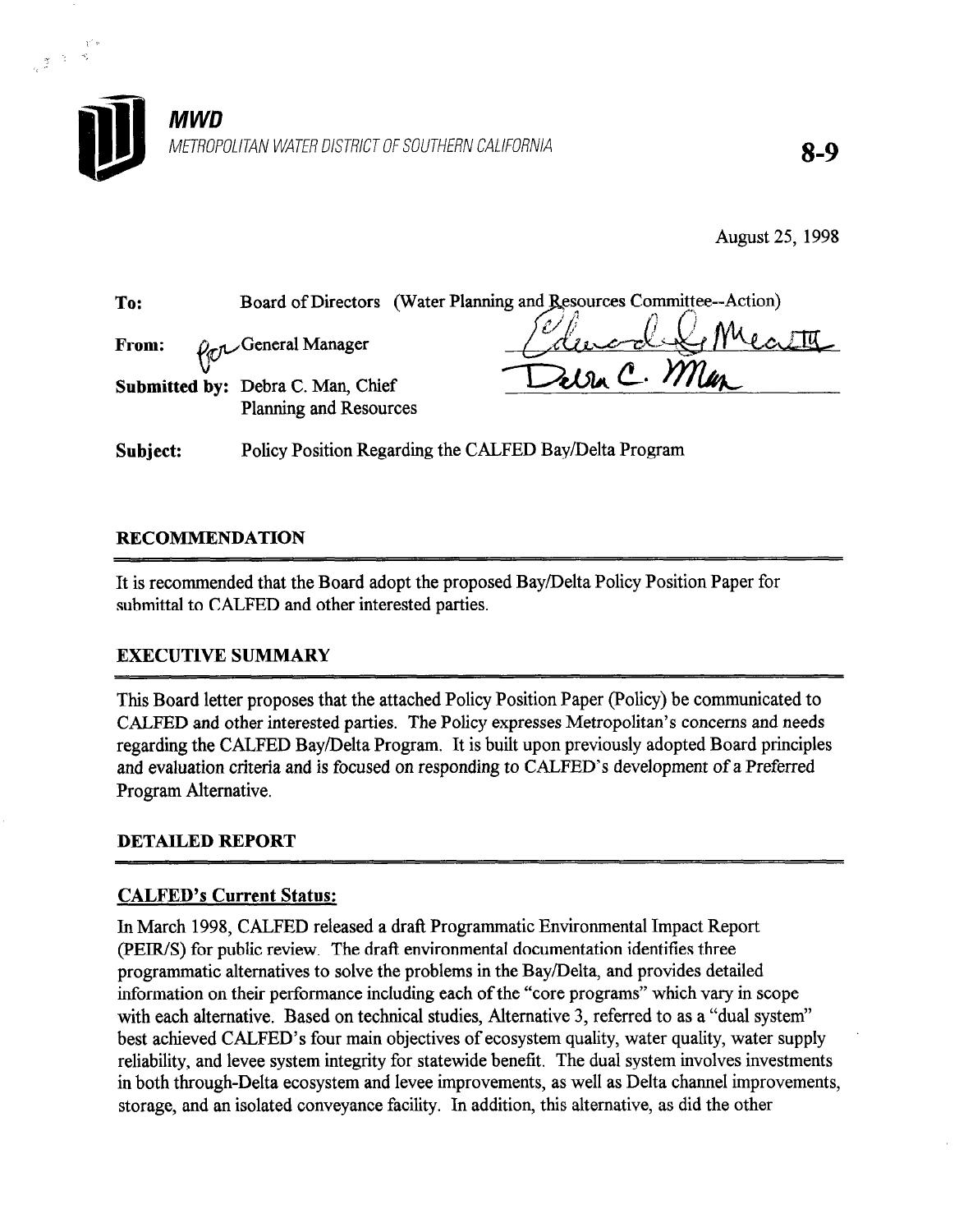## Board of Directors -2 - August 25, 1998

 $\frac{1}{\sqrt{2}}\left(\frac{1}{\sqrt{2}}\right)^{1/2}$ 

alternatives, contained major investments in water conservation and recycling statewide. CALFED received 2,000 letters during the public comment period on the draft PEIWS and held 17 public workshops throughout the State.

In July 1998, CALFED issued their draft Preferred Program Alternative. This alternative represents a staged approach to solving the problems in the Delta. Stage 1 would rely more on "soft path" approaches such as conservation, recycling, and groundwater storage to meet reliability needs and would last seven years after the certification of the PEWS. Stage 1 would also involve some Delta channel improvements, operational flexibility and levee improvements. CALFED is recommending that the isolated facility component be retained only as a contingency in case Stage 1 investments are not successful in achieving the four main objectives.

CALFED is scheduled to release a revised draft PEIR/S by December 1998 and a final PEIR/S by December 1999.

# **Proposed Policy Position Paper**

The CALFED Program is now developing a Preferred Program Alternative and a revised draft PEIWS. It is soliciting comments from stakeholders, the public, and other interested agencies. The attached Policy Position Paper is proposed for Board adoption to communicate Metropolitan's concerns and needs regarding the CALFED Bay/Delta Program. It will also direct staff efforts in discussions with State and federal representatives, legislators, and other stakeholder interests. The proposed Policy is built upon previously adopted Board principles and evaluation criteria.

DR/RDN: cl O:\clustrl l\boardiBrdSep98.doc

**Attachment**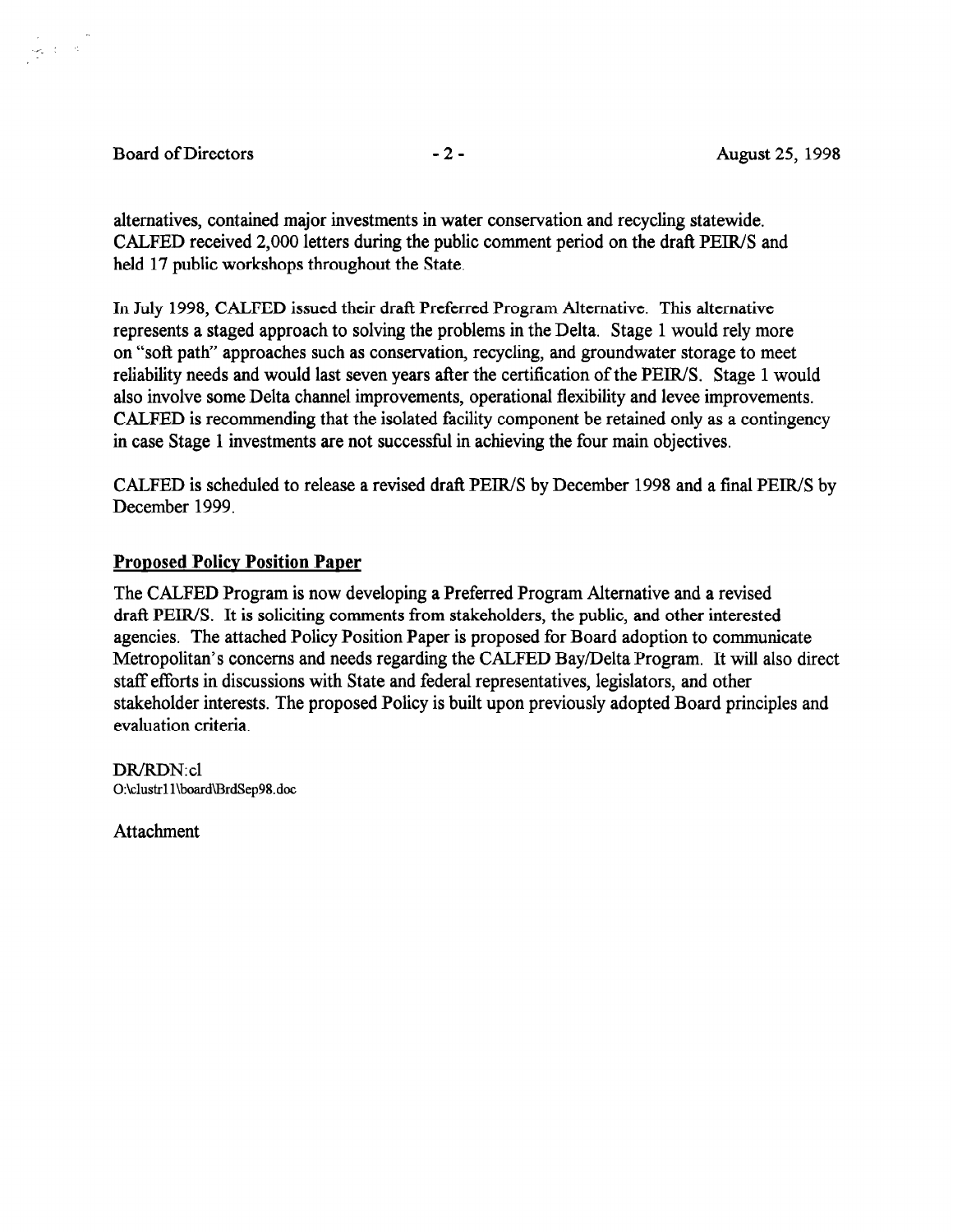### POLICY POSITION PAPER FOR THE CALFED BAY-DELTA PROGRAM The Metropolitan Water District of Southern California

#### Preamble

1997)<br>1997 - Paris

Metropolitan and its 27 public member agencies provide water to 16 million people in a six-county service area in Southern California. Metropolitan is communicating this policy position (policy) because CALFED is in the process of developing a preferred alternative to solve the problems associated with Bay-Delta, a vital resource for this region. Metropolitan has become increasingly troubled regarding the recent shift by CALFED away from selecting a technically superior Alternative, which CALFED analysis indicates should include a dual conveyance facility in the Delta. Instead, CALFED has defined a phased decision-making approach, which to date includes no clear commitment to provide water quality and reliability benefits for urban California. We feel compelled to clarify our position with this statement of Metropolitan's needs and interests. We recognize that CALFED is attempting to develop solutions that address multiple interests, such as environmental restoration, levee improvements, water quality and supply reliability. We believe that our needs, as described in this policy, can be achieved in conjunction with the needs of the rest of the State. We also believe that continued support and consensus building by stakeholders is dependent upon CALFED's pursuit of a balanced and technically supportable solution.

#### Metropolitan's Objectives

- <sup>l</sup>Public Health Protection. Metropolitan requires a safe drinking water supply from the Bay-Delta in order to *met current and future regulation*, recupement requires a sale drinking walk supply from the Day-Dena in order to meet current and future regulatory requirements and to protect public health, achieved through reduced levels of total organic carbon (TOC), bromide, pathogens and other unknown contaminants.
- <sup>l</sup>Salinity Management. Metropolitan requires source water from the Bay-Delta that is consistently low in **Salinity Management.** Metropolitan requires source water from the Bay-Dena mat is consistently fow in salinity in order to implement local water recycling and groundwater programs (for demand management) and to minimize economic impacts on residential and industrial users.
- $\bullet$ Supply Rehability. Metropolitan must have protection for its existing Bay-Delta supplies and have access to (and conveyance capability for) wet year water for storage in order to reduce its future reliance on Delta supplies during dry years, when impacts to fisheries and ecosystem are most severe.
- Assurance. Metropolitan must be assured that all of CALFED's stated purposes will be met and all components of the Bay-Delta solution will be implemented to provide regional and statewide benefit. An implementation agreement must be developed to ensure efforts to achieve CALFED's objectives move in parallel and on a balanced schedule. Funding and implementation of ecosystem restoration, in-stream quality improvements, and levee repairs should not proceed unless commensurate funding and implementation of safe drinking water quality, salinity control, and supply reliability also occurs.

#### **Metropolitan's Concerns**

- Staging approach may ieopardize long-term, best solution. Metropolitan is deeply concerned that CALFED's proposed staging approach puts off making difficult but crucial decisions regarding the long-term, best solution to the problems in the Bay-Delta. CALFED has chosen a staged approach, which emphasizes development of "soft path" programs in the near-term and has pushed back making a decision regarding an isolated facility.
- CALFED's proposed Stage 1 actions do little to improve water quality. CALFED's proposed Stage 1 actions, while potentially providing for some supply reliability improvements, do very little to improve export water quality. Improved water quality from a CALFED solution is essential to Southern California for public health protection and salinity management.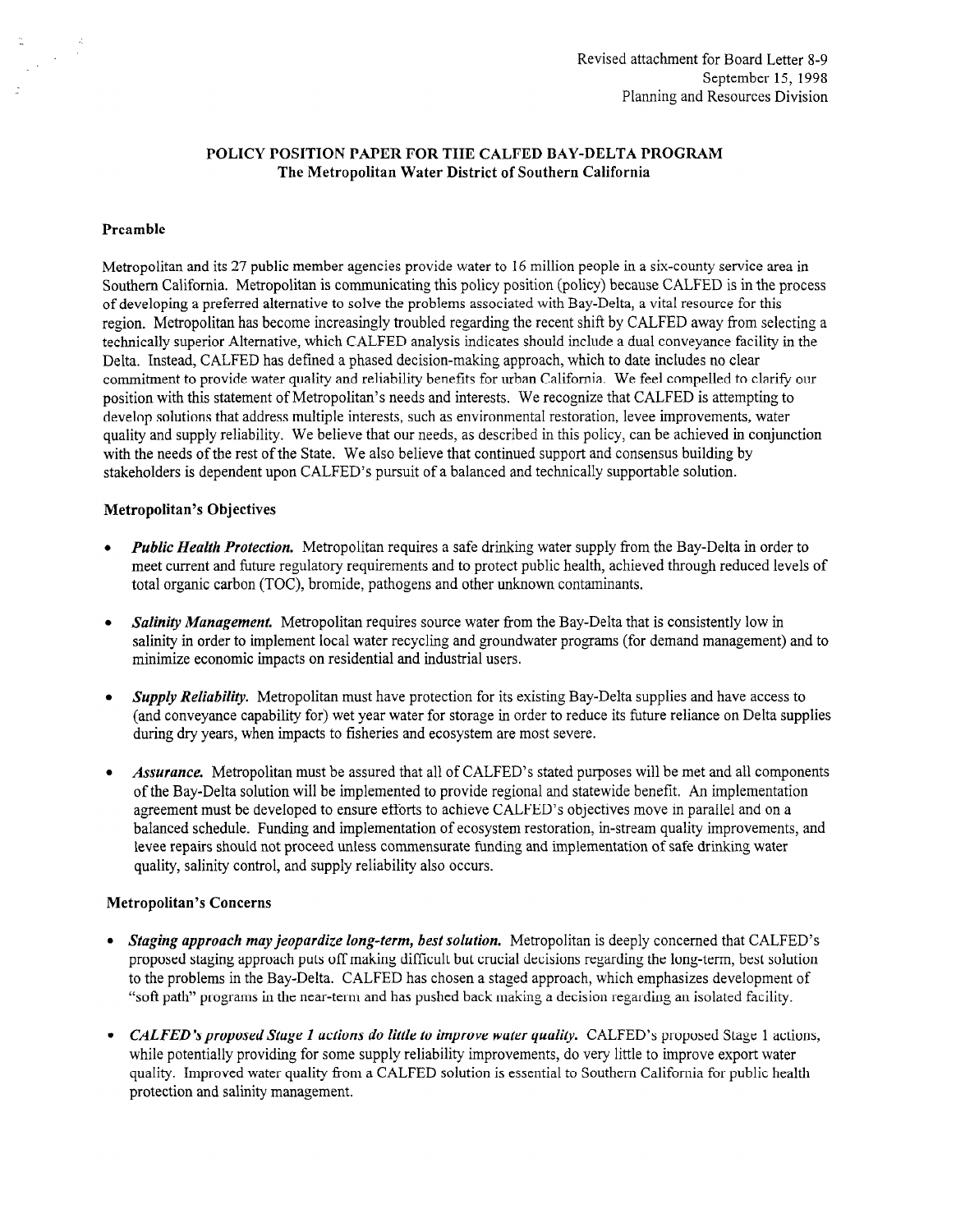• Political issues not directly addressed. Metropolitan understands the political issues surrounding implementation of an isolated facility. Many of these issues center on the perception that if an isolated facility is constructed, then Southern California will "drain" the Delta and then abandon Delta programs, such as environmental restoration, m-stream quality improvements, and levee stability. Metropolitan believes that CALFED has not addressed these issues in a straightforward manner and that two important messages must be stated concerning these issues: (1) Metropolitan and its member agencies have made and are committed to continuing to make enormous investments in developing alternative "soft path" water supplies, which reduce Southern California's reliance on Delta water; and (2) Metropolitan supports solutions that are balanced and believes that an isolated facility if it is coupled with needed through-Delta investments for ecosystem restoration, in-stream water quality, and levee stability could meet all of CALFED's objectives. Metropolitan is willing to firmly link the objectives and implementation elements necessary to meet all of CALFED's objectives with specific and interlocking assurances.

#### What CALFED Must Provide

- <sup>l</sup>Technical studies indicate that an isolated facility, in conjunction with through-Delta improvements, is best able to achieve CALFED's stated objectives. We concur with the findings as a statement of technical fact. Regardless of which alternative is ultimately chosen, it must meet the following requirements:
- **Ensure healthy and safe drinking water.** Delta export water must be reduced to 3 milligrams per liter for total organic carbon (TOC) and 45 micrograms per liter for bromide, during both wet and dry years, to provide for public health protection. These values are consistent with target values established by an independent panel of water quality experts. Average levels at Metropolitan's intakes currently range from 2 to 4 milligrams per liter for TOC and 107 to 385 micrograms per liter for bromide (bromide is six times the national average). When source water containing TOC and bromide is treated, disinfection by-products are formed, some of which are suspected carcinogens and have been linked to miscarriages. In addition to known contaminants, a high quality source water is needed to provide a safe water supply and reduce the risk of unknown contaminants.
- Provide source water low in Salinity. Salinity of Delta export water must be reduced to approximately 150 parts per million, both in wet and dry years, in order to continue to implement water recycling and groundwater programs. Average levels of salinity in Delta water at Metropolitan's intake currently range from 2 18 to 4 15 parts per million. Each year about 600,000 tons of salt accumulate in Southern California, which greatly jeopardizes the region's ability to implement existing and new local water management programs. Source water high in salinity also has multimillion dollar impacts on residential and industrial users.
- Ensure supply reliability. Although Metropolitan's water management strategy is to greatly reduce its reliance on Delta water during a drought, ensuring reliability of Delta water is essential. Reliability must be achieved in three areas: (1) near-term reliability must be achieved through extending the Bay-Delta Accord and providing assurances against future regulations that could reduce existing SWP supplies; (2) greater operational flexibility

in the SWP system is needed to allow Metropolitan access to water in wet years for storage  $-$  Metropolitan must be able to take up to its 2.0 million acre-foot entitlement during wet years, when impacts to fisheries are minimal; (3) storage and voluntary water transfers are essential water management tools that are required in order reduce reliance on Delta water during drought periods; and (4) some additional State Water Project supplies, above Accord levels, are needed in the long-term to ensure reliability consistent with the region's Integrated Resources Plan.

• Conduct necessary feasibility studies and environmental permitting. If a staged approach is implemented, all feasibility studies, and environmental permitting must be completed during Stage 1 to ensure that no time or money is lost and that required conveyance and surface storage projects will be operational when needed.